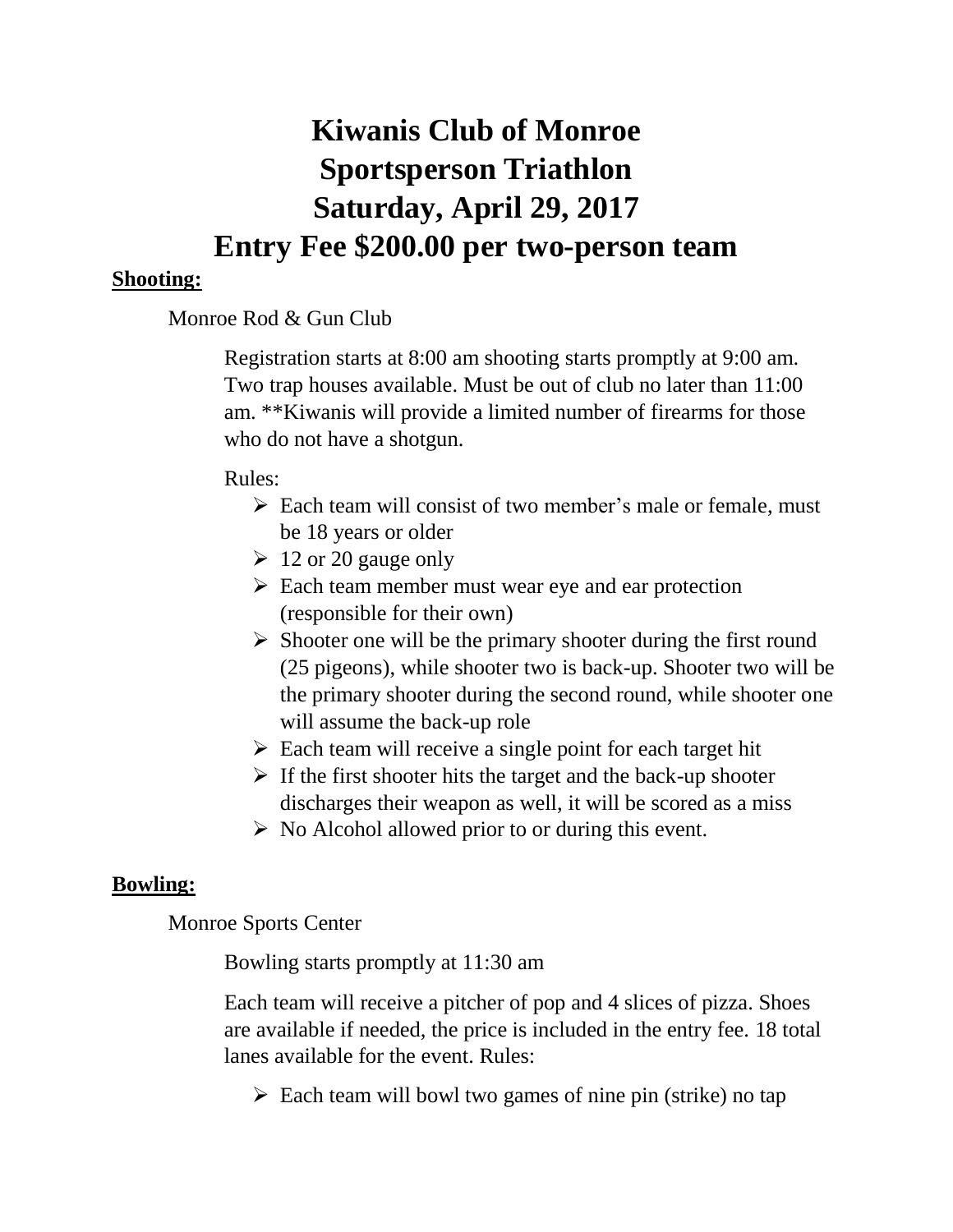## **Golf:**

Links of Lake Erie

Shot gun start 2:30 pm, conclude between 5:00 pm and 5:30 pm. Nine hole two person scrambles with cart.

#### **Dinner:**

Following golf a steak dinner will be served at the golf club. The dinner will include a steak, baked potato, vegetable, salad, roll and desert, as well as coffee, tea and water. We will charge guests and non-participants \$20.00 for a meal.

#### **Silent auction:**

Items will be on display prior to and during the golf event.

#### **Close Out/ Award Presentation:**

The event will end with the distribution of the following awards:

- ➢ Top Male Team
- ➢ Top co-ed Team
- ➢ Top women Team
- $\triangleright$  Top service club traveling trophy
- $\triangleright$  Small award for each event winner

## **Sponsorships:**

Trap sponsor \$250.00 each or \$500.00 sole sponsor

Bowling Alley sponsor \$250.00 each or \$500.00 sole sponsor

Golf Course sponsor \$250.00 each or \$500.00 sole sponsor

Contributing sponsor \$100.00 name on display board at the dinner

All sponsors will be recognized at the dinner.

#### **Duties and responsibilities at each event/number of club members needed:**

Shooting

 $\triangleright$  Two members for registration